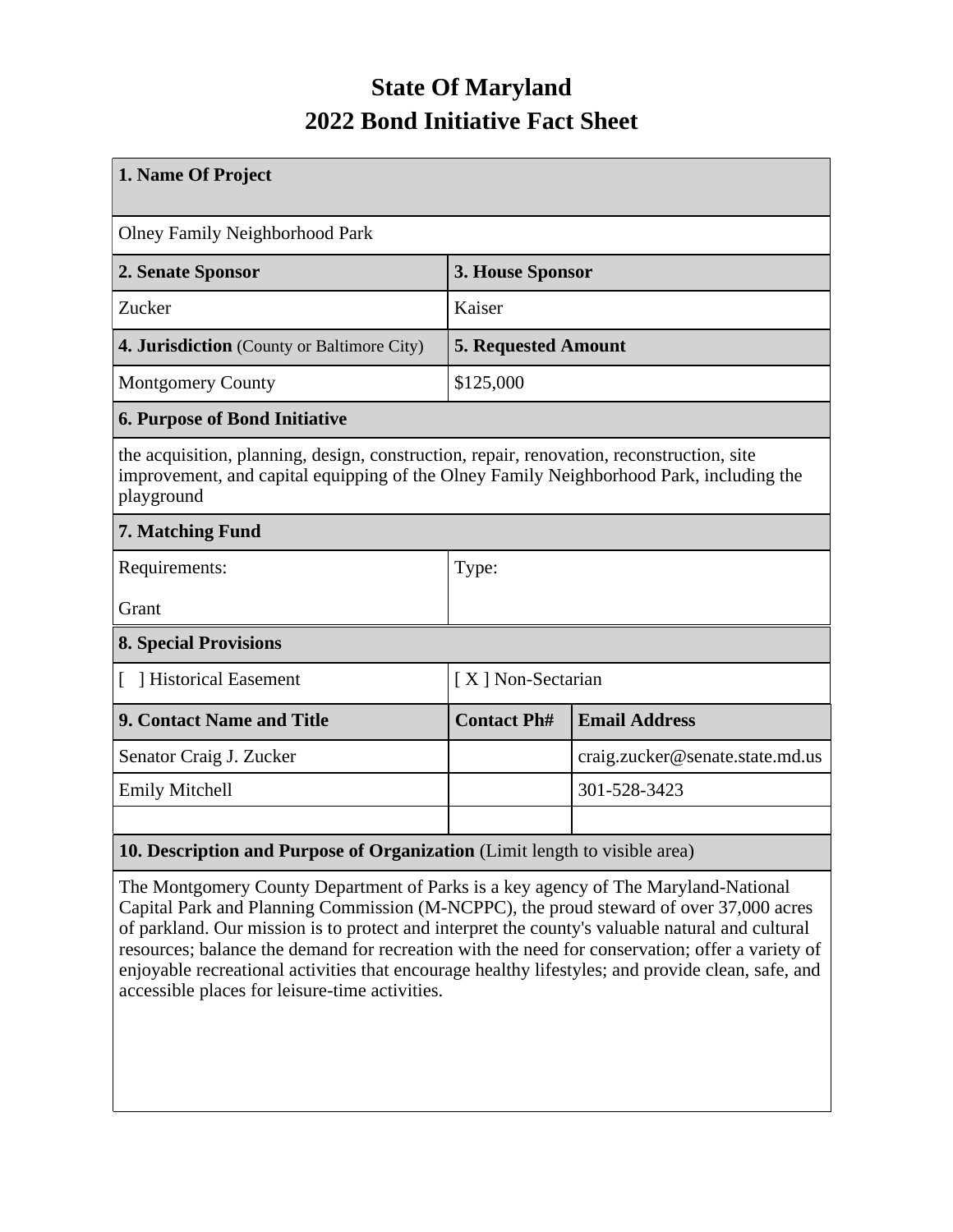## **11. Description and Purpose of Project** (Limit length to visible area)

The purpose of the project is to replace the aging playground equipment at the main playground in Olney Family Neighborhood Park. The playground was last renovated in 1990 and is beyond its lifecycle for replacement. The project will include the installation of new playground equipment and accessible pathways from the parking lot to comply with current Americans with Disabilities Act Guidelines.

*Round all amounts to the nearest \$1,000. The totals in Items 12 (Estimated Capital Costs) and 13 (Proposed Funding Sources) must match. The proposed funding sources must not include the value of real property unless an equivalent value is shown under Estimated Capital Costs.*

| <b>12. Estimated Capital Costs</b>                                     |           |  |  |  |  |
|------------------------------------------------------------------------|-----------|--|--|--|--|
| <b>Acquisition</b>                                                     |           |  |  |  |  |
| <b>Design</b>                                                          | \$30,000  |  |  |  |  |
| <b>Construction</b>                                                    | \$270,000 |  |  |  |  |
| <b>Equipment</b>                                                       |           |  |  |  |  |
| <b>Total</b>                                                           | \$300,000 |  |  |  |  |
| 13. Proposed Funding Sources - (List all funding sources and amounts.) |           |  |  |  |  |
| Olney Family Neighborhood Park State Aid                               | \$125,000 |  |  |  |  |
| CIP Program: PLAR Local Park Play Equipment                            | \$175,000 |  |  |  |  |
|                                                                        |           |  |  |  |  |
|                                                                        |           |  |  |  |  |
|                                                                        |           |  |  |  |  |
|                                                                        |           |  |  |  |  |
|                                                                        |           |  |  |  |  |
|                                                                        |           |  |  |  |  |
|                                                                        |           |  |  |  |  |
|                                                                        |           |  |  |  |  |
|                                                                        |           |  |  |  |  |
| <b>Total</b>                                                           | \$300,000 |  |  |  |  |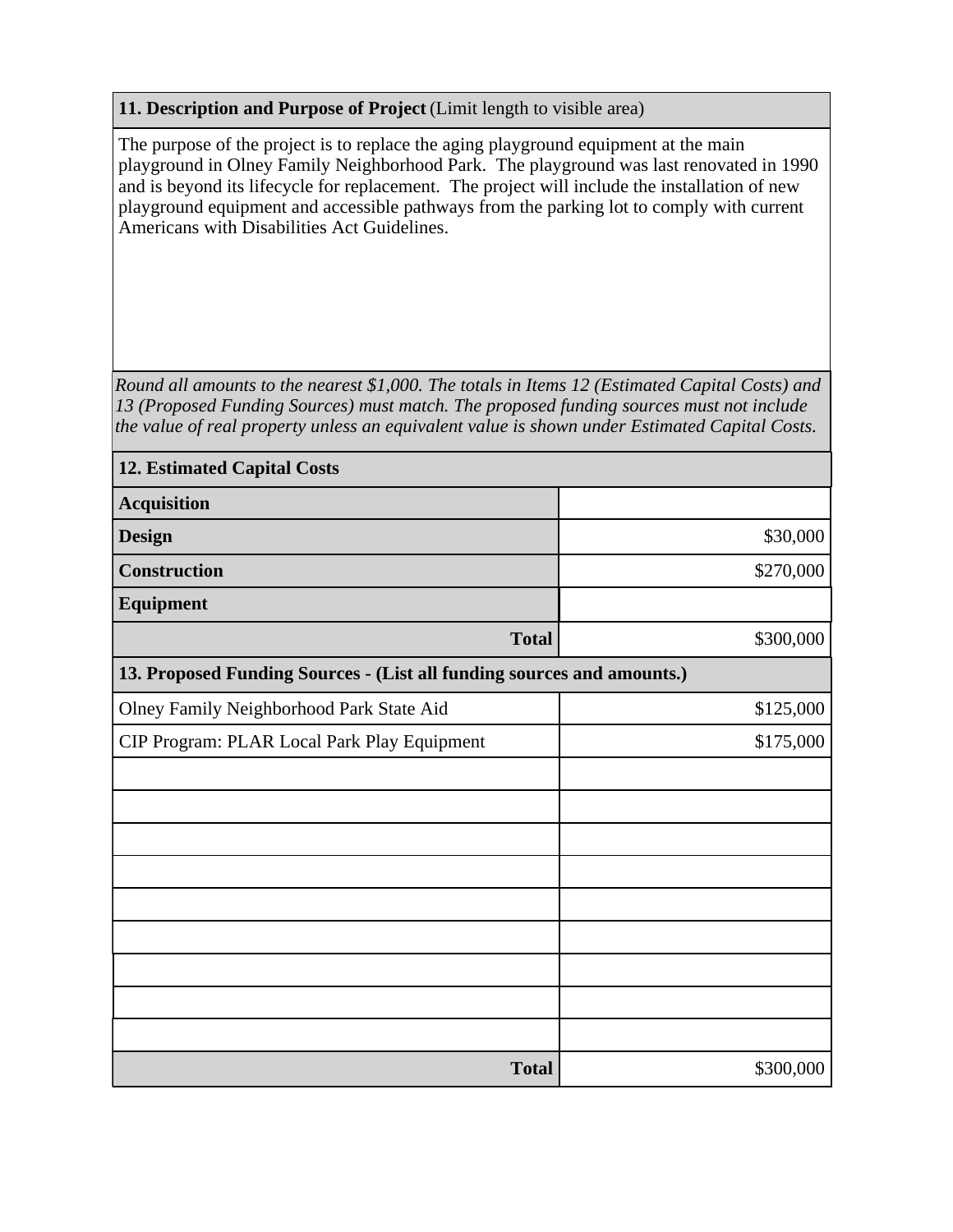| 14. Project Schedule (Enter a date or one of the following in each box. N/A, TBD or Complete)                                                                       |                        |              |                                                                                     |                                                                                  |                                              |                                       |                              |                                                                                              |  |
|---------------------------------------------------------------------------------------------------------------------------------------------------------------------|------------------------|--------------|-------------------------------------------------------------------------------------|----------------------------------------------------------------------------------|----------------------------------------------|---------------------------------------|------------------------------|----------------------------------------------------------------------------------------------|--|
| <b>Begin Design</b>                                                                                                                                                 | <b>Complete Design</b> |              |                                                                                     |                                                                                  | <b>Begin Construction</b>                    |                                       | <b>Complete Construction</b> |                                                                                              |  |
| December 2022                                                                                                                                                       |                        |              |                                                                                     | December 2023                                                                    |                                              | March 2024<br>October 2024            |                              |                                                                                              |  |
| <b>15. Total Private Funds</b><br>and Pledges Raised                                                                                                                |                        |              |                                                                                     | 16. Current Number of<br><b>People Served Annually at</b><br><b>Project Site</b> |                                              |                                       |                              | 17. Number of People to be<br><b>Served Annually After the</b><br><b>Project is Complete</b> |  |
| 0.00                                                                                                                                                                |                        |              |                                                                                     | 15,000                                                                           |                                              | 15,000                                |                              |                                                                                              |  |
| 18. Other State Capital Grants to Recipients in the Past 15 Years                                                                                                   |                        |              |                                                                                     |                                                                                  |                                              |                                       |                              |                                                                                              |  |
| <b>Legislative Session</b>                                                                                                                                          |                        |              |                                                                                     | <b>Amount</b>                                                                    |                                              | <b>Purpose</b>                        |                              |                                                                                              |  |
| 2020                                                                                                                                                                |                        |              |                                                                                     | \$100,000                                                                        |                                              | <b>Olney Family Neighborhood Park</b> |                              |                                                                                              |  |
| 2021                                                                                                                                                                |                        |              |                                                                                     | \$225,000                                                                        |                                              | <b>Damascus Recreational Park</b>     |                              |                                                                                              |  |
|                                                                                                                                                                     |                        |              |                                                                                     |                                                                                  |                                              |                                       |                              |                                                                                              |  |
|                                                                                                                                                                     |                        |              |                                                                                     |                                                                                  |                                              |                                       |                              |                                                                                              |  |
|                                                                                                                                                                     |                        |              |                                                                                     | 19. Legal Name and Address of Grantee                                            |                                              | <b>Project Address (If Different)</b> |                              |                                                                                              |  |
| The Maryland-National Capital Park and<br><b>Planning Commission</b><br>Montgomery County Department of Parks<br>2425 Reedie Drive, 11th Floor<br>Wheaton MD 20002  |                        |              | <b>Olney Family Neighborhood Park</b><br>19117 Willow Grove Road<br>Olney, MD 20832 |                                                                                  |                                              |                                       |                              |                                                                                              |  |
| 14 - Montgomery County<br>20. Legislative District in<br><b>Which Project is Located</b>                                                                            |                        |              |                                                                                     |                                                                                  |                                              |                                       |                              |                                                                                              |  |
| 21. Legal Status of Grantee (Please Check One)                                                                                                                      |                        |              |                                                                                     |                                                                                  |                                              |                                       |                              |                                                                                              |  |
| <b>Local Govt.</b>                                                                                                                                                  |                        |              | <b>For Profit</b>                                                                   |                                                                                  | <b>Non Profit</b>                            |                                       | Federal                      |                                                                                              |  |
| [X]                                                                                                                                                                 |                        |              | $\lceil \; \rceil$                                                                  |                                                                                  | $\lceil \ \rceil$                            | $\lceil \; \rceil$                    |                              |                                                                                              |  |
| 22. Grantee Legal Representative                                                                                                                                    |                        |              | 23. If Match Includes Real Property:                                                |                                                                                  |                                              |                                       |                              |                                                                                              |  |
| Name:                                                                                                                                                               | <b>Adrian Gardner</b>  |              |                                                                                     |                                                                                  | <b>Has An Appraisal</b><br><b>Been Done?</b> |                                       | Yes/No                       |                                                                                              |  |
| <b>Phone:</b>                                                                                                                                                       |                        | 301-495-2460 |                                                                                     |                                                                                  |                                              |                                       | N <sub>o</sub>               |                                                                                              |  |
| <b>Address:</b>                                                                                                                                                     |                        |              | If Yes, List Appraisal Dates and Value                                              |                                                                                  |                                              |                                       |                              |                                                                                              |  |
| The Maryland-National Capital Park and<br><b>Planning Commission</b><br>Montgomery County Department of Parks<br>2425 Reedie Drive, 11th Floor<br>Wheaton, MD 20902 |                        |              |                                                                                     |                                                                                  |                                              |                                       |                              |                                                                                              |  |
| Attn: Bond Bill Administrator, Park<br><b>Development Division</b>                                                                                                  |                        |              |                                                                                     |                                                                                  |                                              |                                       |                              |                                                                                              |  |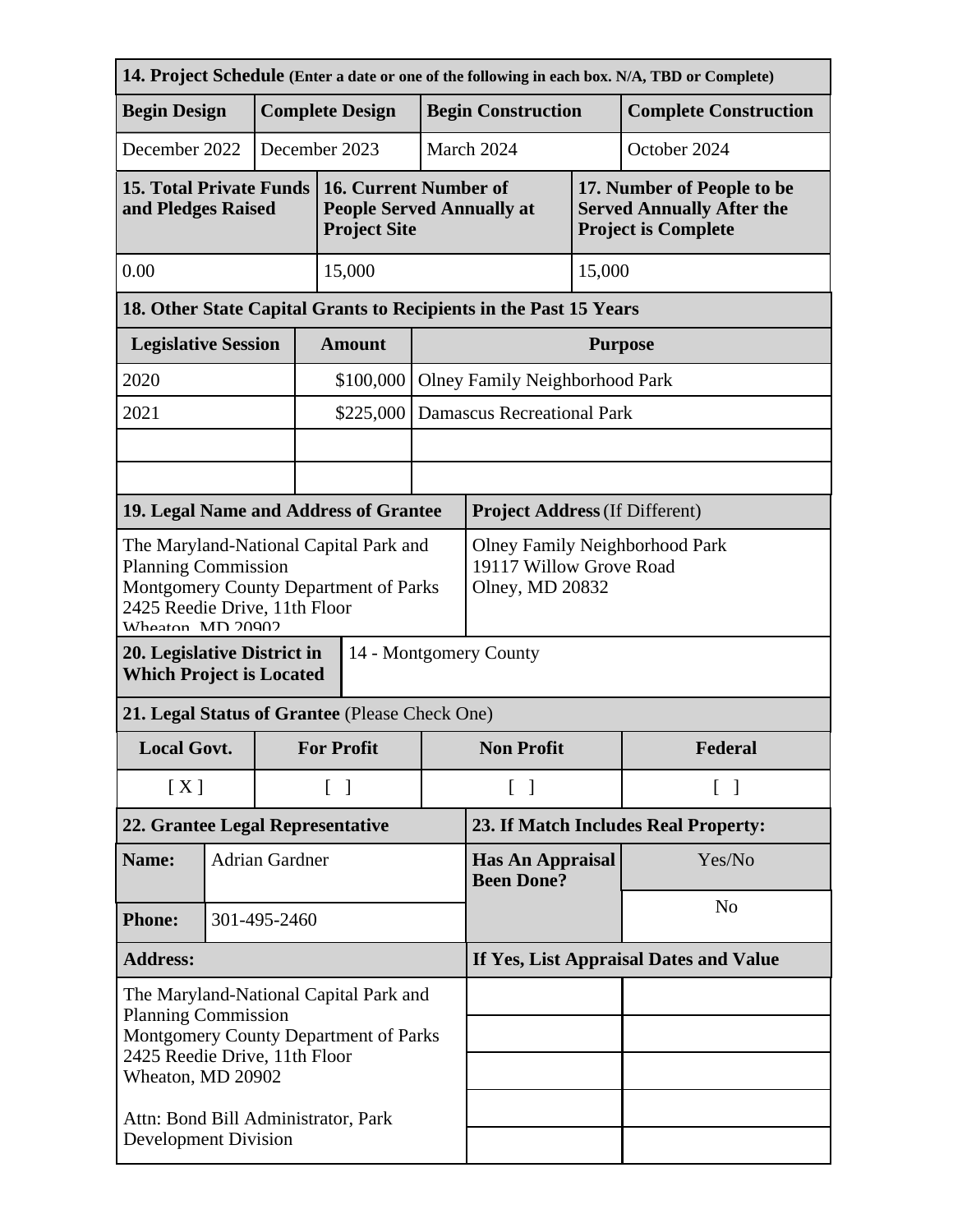| 24. Impact of Project on Staffing and Operating Cost at Project Site            |                                                                                              |                          |                                           |                                             |  |  |  |
|---------------------------------------------------------------------------------|----------------------------------------------------------------------------------------------|--------------------------|-------------------------------------------|---------------------------------------------|--|--|--|
| Current # of<br><b>Employees</b>                                                | Projected # of<br><b>Employees</b>                                                           |                          | <b>Current Operating</b><br><b>Budget</b> | <b>Projected Operating</b><br><b>Budget</b> |  |  |  |
| 5                                                                               | 5                                                                                            |                          | 5100.00                                   | 6120.00                                     |  |  |  |
|                                                                                 | 25. Ownership of Property (Info Requested by Treasurer's Office for bond purposes)           |                          |                                           |                                             |  |  |  |
| A. Will the grantee own or lease (pick one) the property to be improved?<br>Own |                                                                                              |                          |                                           |                                             |  |  |  |
| B. If owned, does the grantee plan to sell within 15 years?<br>N <sub>o</sub>   |                                                                                              |                          |                                           |                                             |  |  |  |
|                                                                                 | C. Does the grantee intend to lease any portion of the property to others?<br>N <sub>o</sub> |                          |                                           |                                             |  |  |  |
|                                                                                 | D. If property is owned by grantee any space is to be leased, provide the following:         |                          |                                           |                                             |  |  |  |
|                                                                                 | <b>Lessee</b>                                                                                | <b>Terms</b> of<br>Lease | Cost<br><b>Covered</b><br>by Lease        | <b>Square</b><br>Footage<br><b>Leased</b>   |  |  |  |
|                                                                                 | N/A                                                                                          |                          |                                           |                                             |  |  |  |
|                                                                                 |                                                                                              |                          |                                           |                                             |  |  |  |
|                                                                                 |                                                                                              |                          |                                           |                                             |  |  |  |
|                                                                                 |                                                                                              |                          |                                           |                                             |  |  |  |
|                                                                                 |                                                                                              |                          |                                           |                                             |  |  |  |
|                                                                                 |                                                                                              |                          |                                           |                                             |  |  |  |
|                                                                                 | E. If property is leased by grantee - Provide the following:                                 |                          |                                           |                                             |  |  |  |
| <b>Name of Leaser</b>                                                           |                                                                                              |                          | Length of<br>Lease                        | <b>Options to Renew</b>                     |  |  |  |
|                                                                                 | N/A                                                                                          |                          |                                           |                                             |  |  |  |
|                                                                                 |                                                                                              |                          |                                           |                                             |  |  |  |
|                                                                                 |                                                                                              |                          |                                           |                                             |  |  |  |
|                                                                                 |                                                                                              |                          |                                           |                                             |  |  |  |
|                                                                                 |                                                                                              |                          |                                           |                                             |  |  |  |
|                                                                                 |                                                                                              |                          |                                           |                                             |  |  |  |
| <b>26. Building Square Footage:</b>                                             |                                                                                              |                          |                                           |                                             |  |  |  |
| <b>Current Space GSF</b>                                                        |                                                                                              | N/A                      |                                           |                                             |  |  |  |
| <b>Space to be Renovated GSF</b>                                                |                                                                                              |                          | N/A                                       |                                             |  |  |  |
| <b>New GSF</b>                                                                  |                                                                                              |                          | N/A                                       |                                             |  |  |  |